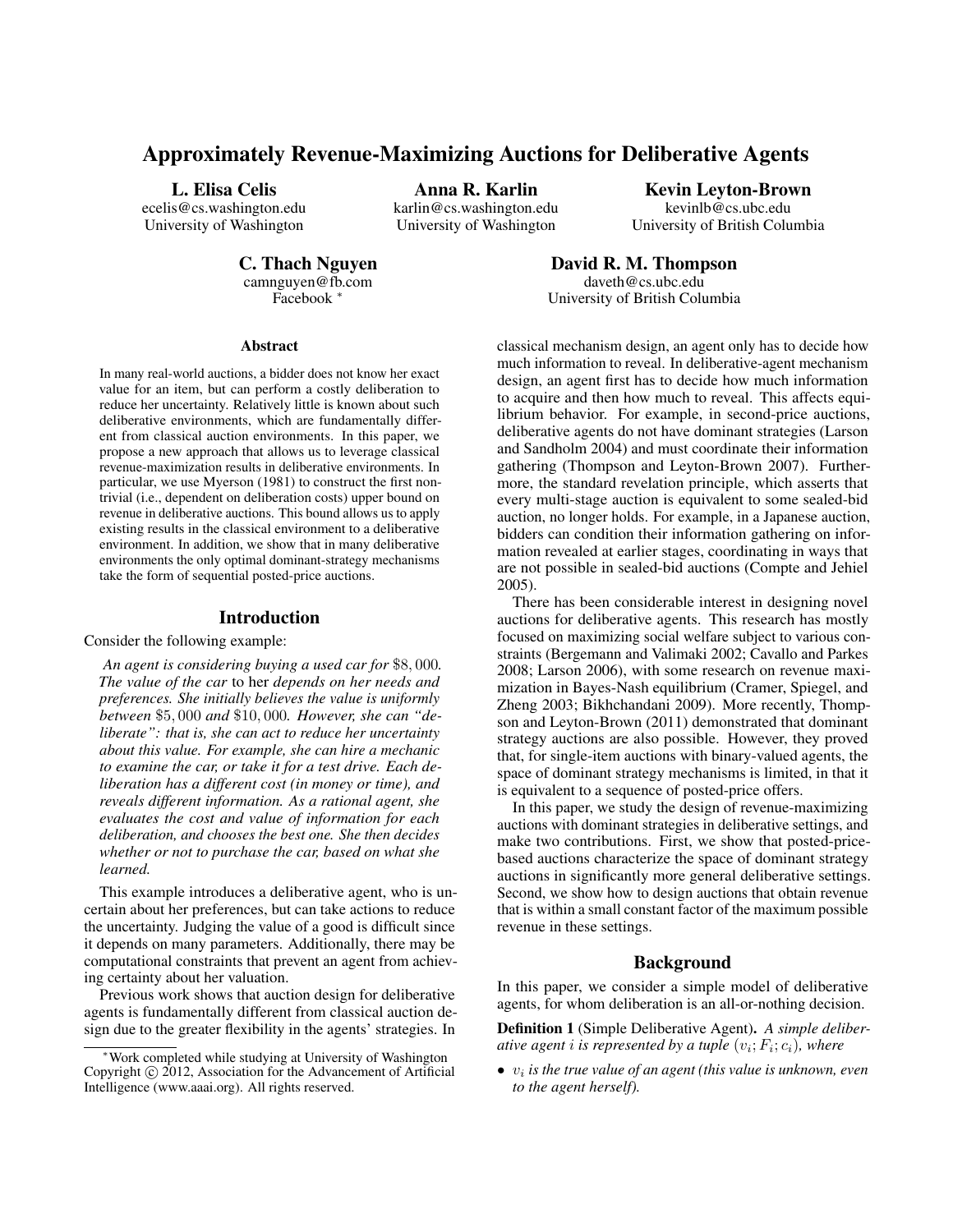- $F_i$  is the publicly known distribution from which  $v_i$  is *drawn. (Values are independent and private, and* F<sup>i</sup> *has bounded expectation.)*
- $c_i$  *is the cost of deliberating, i.e., the price agent i must pay to learn the value* v<sup>i</sup> *.*

We consider "single-parameter" settings where an auctioneer is offering goods or a service, and based on the outcome of a mechanism, chooses a subset of the agents to be served (we call them "winners") and a price  $p_i$  for each winning agent *i*. Depending on the particular setting, only certain subsets of agents can be feasibly served.<sup>1</sup> The utility of agent i for the outcome of a mechanism is  $v_i - p_i - c_i$  if the agent deliberates and wins,  $-c_i$  if the agent deliberates and loses,  $E(v_i) - p_i$  if the agent doesn't deliberate and wins, and 0 otherwise.

Definition 2 (Deliberative environment). *A* deliberative environment *is a tuple*  $(N; S; F)$  *where* 

- N *is a set of deliberative agents, (each with her own value distribution and deliberation cost),*
- *S* is a collection of subsets of N. Each set  $S \in S$  repre*sents a set of agents that can be served at the same time.*
- F *is the joint distribution of agents' values.*

Throughout, we will assume that the environment is common knowledge to the agents and to the auctioneer. We consider only deterministic mechanisms. Also, we stipulate that mechanisms never allocate to any agent who is indifferent between winning and losing given the price. (That is, we assume that if there exists a threshold  $t$  for agent  $i$ (given the reported values of the other agents) where if  $v_i > t$ then i is served and if  $v_i < t$  then i is not served, then i is not served when  $v_i = t$ .) Without this technical assumption, the characterization of dominant strategy mechanisms is more complicated, in uninteresting ways. We discuss this point in more detail in an online appendix available at http://www.cs.ubc.ca/research/deliberation/.

As in the classical analysis of auctions, mechanisms can be complicated multi-stage processes (e.g., Japanese auctions). Thus a pure strategy can be a complex policy conditioning on information revealed over time, and a dominant strategy is a policy that maximizes the agent's expected utility regardless of the other agents' policies. However, deliberative environments differ from classical environments in that the revelation principle cannot reduce every mechanism down to a strategically equivalent single-stage mechanism. This is because a deliberative agent might want to defer her deliberation until she learns something about her competitors (e.g., how many bidders are still standing in a Japanese auction). Nevertheless, Thompson and Leyton-Brown (2011) provide a revelation principle for deliberative agents, showing that any dominant-strategy mechanism is equivalent to a

dominant-strategy truthful "dynamically direct mechanism"  $(DDM)<sup>2</sup>$ 

Definition 3 (Dynamically Direct Mechanism (DDM) for simple deliberative agents). *A dynamically direct mechanism is a multi-stage mechanism where at each stage a single agent is asked to deliberate and report her true value.*

Although DDMs "request" that bidders report true values, the bidders can respond by bidding in any way they like. This is analogous to direct mechanisms in the classical setting; e.g., note that first-price and second-price auctions are both direct mechanisms, but only the latter is truthful. Truthful DDMs, used in later parts of the paper, are DDMs for which truthful reporting is a dominant strategy.

In this paper, we consider DDMs under two communication models, the *private-communication model*, where no agent observes the interaction between the mechanism and any other agent, and the *public-communication model*, where all agents observe all such interactions. Of course, in either case, the mechanism itself is common knowledge.

Sequential posted-price mechanisms (SPPs) play an important role in what follows.

Definition 4 (Sequential Posted Price mechanism). *A sequential posted-price mechanism offers posted prices to agents, one at a time. If an agent accepts an offer, then the mechanism must serve her and charge her exactly the offered price. An agent who rejects an offer will not be served. (No agent gets a second offer.) The mechanism is forbidden from making offers to agents it can no longer feasibly serve given the offers that have already been accepted.*

# Characterization

In this section, we prove that SPPs characterize dominant strategy mechanisms for two classes of deliberative environments. The if direction (i.e., that SPPs have dominant strategies in any deliberative setting) follows trivially from Thompson and Leyton-Brown (2011). Thus, we focus our attention on proving that only mechanisms that are equivalent to SPPs have dominant strategies.

Theorem 5 (Characterization: only-if direction).

- *1. In any single-item deliberative environment with private or public communication, every dominant strategy mechanism*  $M$  *is equivalent to an SPP N.*
- *2. In any single-parameter deliberative environment with public communication, every revenue-maximizing dominant strategy mechanism* M *is equivalent to an SPP N.*

In the online appendix, we provide complete proofs, as well as discussion and examples showing why various assumptions we have made are necessary. Here, we sketch the proof of Theorem 5 and the lemmas that lead up it.

From the revelation principle for deliberative agents, which characterizes the set of dominant strategy mechanisms, it suffices to characterize the class of truthful DDMs. As in classical settings, any truthful mechanism must satisfy a standard monotonicity condition.

<sup>&</sup>lt;sup>1</sup>For example, in a single-item auction only one agent can be served. In a k-unit auction, any subset of k agents can be served. In a single-minded combinatorial auction, any subset of agents whose desired item sets do not overlap can be served. See Hartline and Karlin (2007) for a discussion of single-parameter settings.

<sup>&</sup>lt;sup>2</sup>We refer the reader to Thompson and Leyton-Brown (2011) for details on dominant strategy mechanisms and other aspects of deliberative agents in the single-item setting.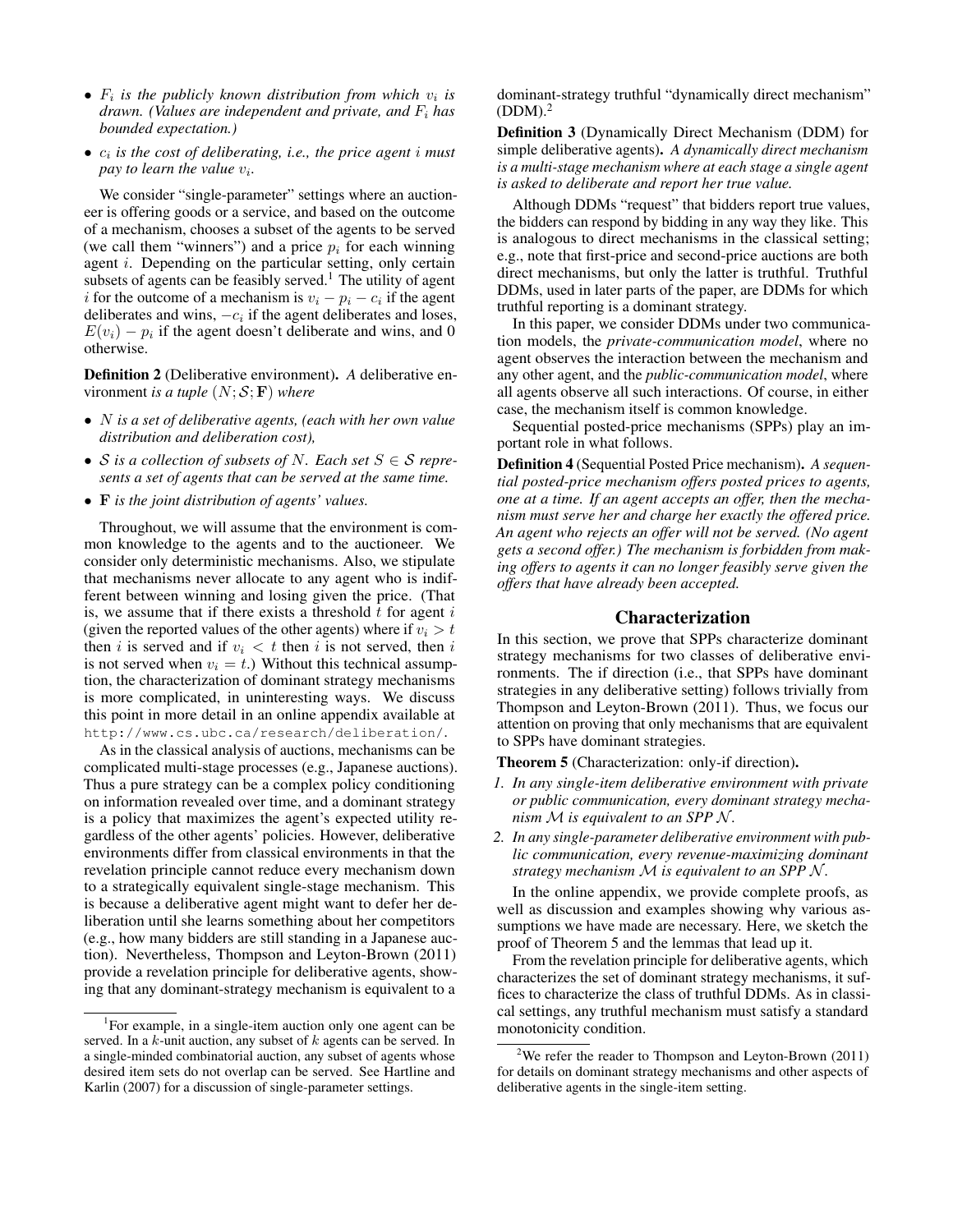Lemma 6 (Monotonicity). *In any truthful DDM, for any agent* i *who is asked to deliberate (given whatever values are reported by other agents,*  $\hat{v}_{-i}$ *) there exists a "critical value*<sup>*n*</sup>  $t_i(\hat{v}_{-i})$  *where if*  $\hat{v}_i > t_i(\hat{v}_{-i})$  *then i is served and pays exactly*  $t_i(\hat{v}_{-i})$ *, and where otherwise she is not served and pays nothing.*

The proof is straightforward and follows the proof of the equivalent lemma in the classical setting (Myerson 1981).

The monotonicity lemma implies that if an agent deliberates and wins, the price she is charged depends only on values reported by other agents. For characterization via SPPs, we need a slightly stronger result: that the price of an agent depends only on the values of the agents which deliberated before her, i.e., the information the mechanism has when she is asked to deliberate. Thompson and Leyton-Brown (2011) proved such a result for binary-valued agents using an "Influence Lemma," which states that if an agent with two possible values deliberates, then she must be served when she reports the higher value and not served when she reports the lower. We generalize that lemma to show that there is a range of values (strictly inside the support of  $F_i$ ) that are potential critical values if an agent is asked to deliberate in a truthful DDM. For simplicity, we present the lemma here for the case of atomless distributions.

Lemma 7 (Generalized Influence Lemma). *Every deliberative agent i has low and high deliberation thresholds*  $\ell_i$  *and*  $h_i$ , where  $\ell_i \leq h_i$ , both in the interior of the support of  $F_i$ , *such that: In any truthful DDM, if* i *is asked to deliberate given* v<sup>−</sup><sup>i</sup> *, then her critical value is between those thresholds:*  $t_i(v_{-i}) \in [\ell_i, h_i].$ 

*Proof.* Given the reported values of other agents  $\hat{v}_{-i}$  and by monotonicity, agent  $i$  is effectively faced with a posted price offer of  $p = t_i(\hat{v}_{-i})$ . Faced with this offer, she has three possible strategies: she can accept the offer without deliberation, reject it without deliberation, or deliberate and only accept when her value is greater than  $p$ . Denote the expected utility of these three strategies  $u_i^a(p)$ ,  $u_i^r(p)$  and  $u_i^d(p)$  respectively. (See Figure 1.) It is easy to see that:

$$
u_i^a(p) = \mathbb{E}[v_i] - p = \int_0^\infty v f_i(v) dv - p;
$$
  
\n
$$
u_i^d(p) = \mathbb{E}[v_i - p|v_i \ge p] \mathbf{Pr}[v_i \ge p] - c_i
$$
  
\n
$$
= \int_p^\infty v f_i(v) dv - p(1 - F(p)) - c_i;
$$
  
\n
$$
u_i^r(p) = 0.
$$

Intuitively, given the cost  $c_i$  of deliberating,  $\ell_i$  denotes the price where  $i$  is indifferent between accepting and deliberating, and  $h_i$  denotes the price where she is indifferent between rejecting and deliberating. Thus, we have only to show that  $\ell_i \leq h_i$ . To see this, observe that if  $\mathbb{E}[v_i] \leq c_i$ then  $u_i^d(p) \leq 0$  for any p, hence *i* never deliberates, and  $\ell_i = h_i = \mathbb{E}[v_i]$ . On the other hand, if  $\mathbb{E}[v_i] > c_i$ . we can easily check that  $u_i^a(p) - u_i^d(p)$  is a strictly decreasing function, and  $u_i^r(p) - u_i^d(p)$  is a strictly increasing function. Hence, there are unique points  $t_1$  and  $t_2$ 



Figure 1: The relationships between  $u_i^a, u_i^d$  and  $u_i^r$  in Lemma 7. (a)  $t_1 > t_2$ ; (b)  $t_1 \le t_2$ .

such that  $u_i^a(p) - u_i^d(p) \ge 0$  if and only if  $p \le t_1$ , and  $u_i^r(p) - u_i^d(p) \ge 0$  if and only if  $p \ge t_2$ .

If  $t_1 \le t_2$  then it is easy to check that  $\ell_i = t_1$  and  $h_i = t_2$ satisfy the lemma's conditions. Otherwise, we must have  $t_2 \leq \mathbb{E} [v_i]$  since  $u_i^a(t_2) \geq u_i^d(t_2) = u_i^r(t_2)$ , and  $t_1 \geq \mathbb{E} [v_i]$ since  $u_i^a(t_1) = u_i^d(t_1) \leq u_i^r(t_1)$ . In this case,  $\ell_i = h_i =$  $\mathbb{E}[v_i]$  satisfy the lemma's conditions.

We now use the generalized influence lemma to prove that for our settings, the price offered to an agent depends only on the values of the agents that deliberated before her.

#### Lemma 8. *Let* M

- *1. be a truthful DDM for a single-item auction, or*
- *2. a revenue maximizing truthful DDM for a publicinformation single-parameter setting*

*where all agents have bounded expected values. If* M *asks* i *to deliberate and decides to sell to* i*, the price it charges* i *depends only on the values reported by agents asked to deliberate before* i*.*

*Proof.* Let  $\mathbf{v}_{-i}^b$  be the values reported by the agents asked to deliberate before *i*, and  $v_{-i}^a$  be the values of the remaining agents, except for i.

Let us first prove (1). By Lemma 7, if  $v_i > h_i$  then M has to sell to  $i$ . In this case,  $M$  cannot ask anyone else to deliberate after  $i$  does. Otherwise, another agent  $j$  may report that  $v_j > h_j$ , forcing M to sell to both i and j, which is impossible because  $M$  has only one item to sell. Since  $M$ cannot ask anyone else to deliberate, the price  $p_i$  at which it sells to *i* if  $v_i > h_i$  does not depend on  $\mathbf{v}_{-i}^a$ . For *i* to report truthfully, it cannot depend on  $v_i$  either. Hence,  $p_i$ only depends on  $\mathbf{v}_{-i}^b$ .

Next, suppose  $v_i \in [\ell_i, h_i]$ . If there is no  $\mathbf{v}_{i}^a$  such that M sells to i then the lemma holds. Otherwise, fix some  $\mathbf{v}_{-i}^a$ such that M sells to i at price  $p'_i$ . We argue that  $p'_i = p_i$ . Indeed, if  $p'_i > p_i$  then i has incentive to lie that her value is more than  $h_i$  to win at a lower price. On the other hand, suppose  $p'_i < p_i$ . Then in the case where *i*'s valuation is  $v_i' > h_i$  (and other agents report according to  $v_{-i}$  if asked to), *i* has incentive to lie that her valuation is  $v_i$  to still win at a better price. We conclude that to incentivize  $i$  to report truthfully, the mechanism must set  $p'_i = p_i$ .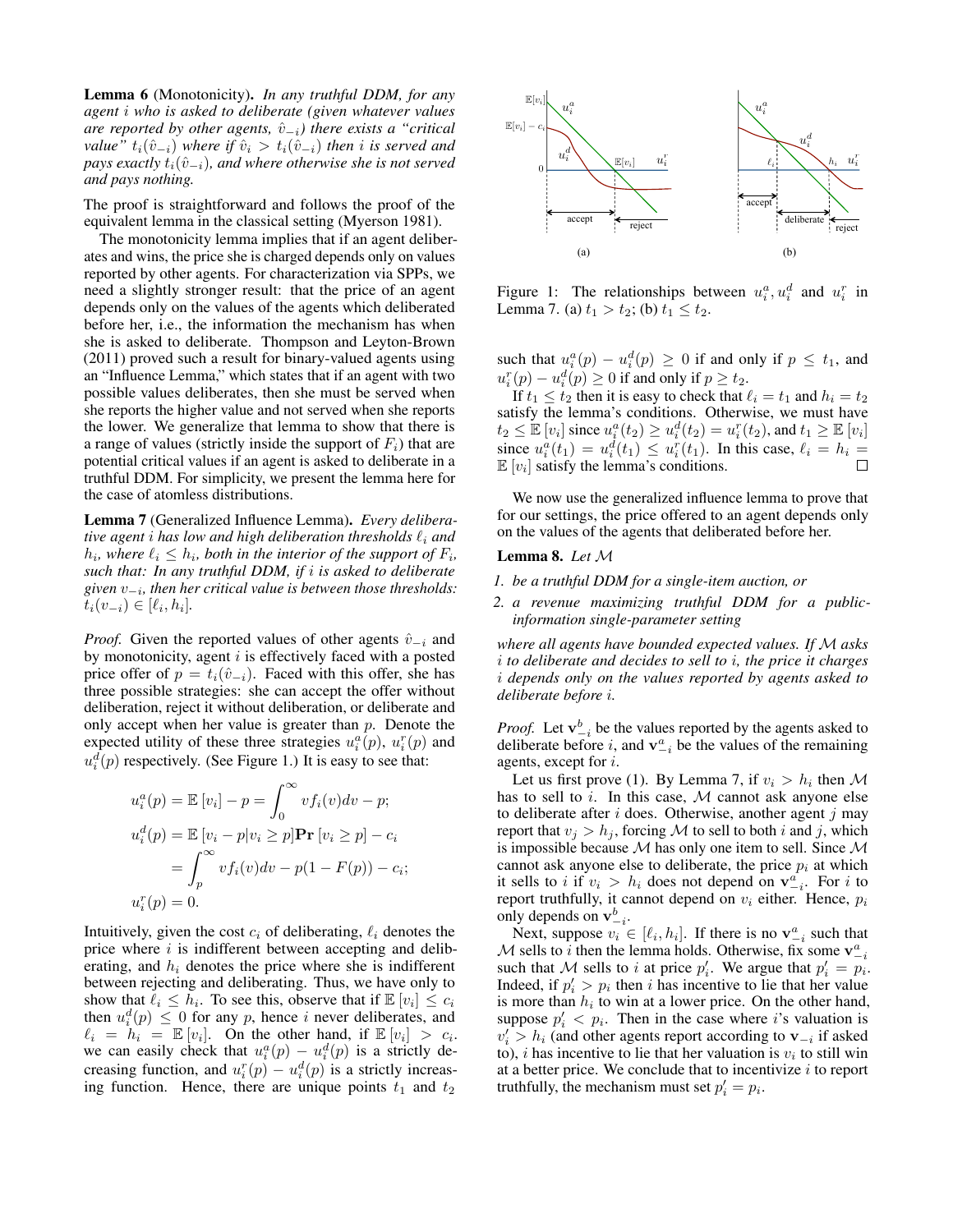Let us now prove (2). Since the agents have full information, the agents in  $v_{-i}^a$  can condition their strategies on  $v_i$ ; this is the primary difference between the two models. First, assume there is some  $\mathbf{v}_{i}^{a}$  such that when  $v_{i} \in (\ell_{i}, h_{i}], \mathcal{M}$ sells to *i* at price  $p'_i$ . By Lemma 7, recall that if a mechanism asks agent *i* to deliberate and  $v_i > h_i$  then M must sell to agent *i*. Now, consider  $\mathbf{v}_{-i}^a$  such that conditioned on  $v_i > h_i$ , i is charged price  $p_i$ .<sup>3</sup>

Thus, a strategy exists where the agents in  $\mathbf{v}_{-i}^a$  reach an outcome that allocates to i at price  $p'_i$  if i reports  $v_i \in (\ell_i, h_i]$ , and reaches the outcome that allocates to  $i$  at price  $p_i$  if  $i$ reports  $v_i > h_i$ . Fix this strategy for  $\mathbf{v}_{-i}^a$ . We will now show that  $p'_i = p_i$ . First, if  $p'_i > p_i$ , then i has incentive to lie that her value is greater than  $h_i$  to win at a lower price. On the other hand, suppose  $p'_i < p_i$ . Then in the case where *i*'s valuation is  $v'_i > \tilde{h}_i$  *i* has incentive to lie that her valuation is  $v_i$  to again win at a better price. Thus, to incentivize  $i$ to report truthfully, the mechanism must set  $p'_i = p_i$ . Note that this is true of any price  $p_i$  which can be reached when  $v_i > h_i$ . Therefore, if  $v_i > h_i$  she is always charged  $p'_i$ . Similarly, for any situation in which  $i$  wins after reporting  $v_i \in (\ell_i, h_i]$  we have  $p'_i = p_i$ . Hence, the price i is charged does not depend on  $v_{-i}^a$ .

Now assume there is no  $v_{-i}^a$  such that M sells to i when  $v_i \in (\ell_i, h_i]$ , thus we cannot use the argument above. Instead, we assume for sake of contradiction that there are two different outcomes for  $v_i \geq h_i$  that charge  $p_i$  and  $p'_i$  respectively. Without loss of generality assume  $p_i < p'_i$ . Note that if either price was not acceptable to  $v_i$ , then she would have incentive to lie and report  $v_i < \ell_i$  to avoid being overcharged. Thus, we can define a mechanism  $N$  that is identical to  $M$ except that it charges  $p'_i$  instead of  $p_i$ . Since N attains strictly more revenue, this contradicts the optimality of  $M$ . This completes the proof for both settings. completes the proof for both settings.

With these lemmas, we can now prove Theorem 5.

*Proof.* Given  $M$ , we will construct  $N$ .

Consider the valuation profile where  $v_i > h_i$  for all agents i. If the item is not sold in  $M$  for this case, then no agent is asked to deliberate; hence  $M$  is equivalent to the vacuous SPP  $N$  that does not make any offer.

Now, assume  $M$  is not vacuous. For any given set of agents and priors, since  $M$  is deterministic, there is some agent whom  $M$  will address first. Without loss of generality, let us refer to her as agent 1. Recall from Lemma 7 that if  $v_1 > h_1$  then M must sell to agent 1, and let the price of this sale be  $p_1$ .

From Lemma 8 we know that whenever the item is sold to agent 1, it must be sold this same price  $p_1$ . Let N offer a fixed price  $p_1$  to agent 1. If M sells to 1 at price  $p_1$  without asking her to deliberate, then,  $p_1$  is clearly a price that agent 1 prefers to accept without deliberating. Hence, she will also accept  $\mathcal{N}$ 's offer.

Instead, assume  $M$  asks 1 to deliberate. Then, since  $M$  is truthful, it is in the agent's interest to deliberate and learn her value  $v_1$ . Similarly, when N offers her price  $p_1$  it will be in her interest to deliberate. Then, from Lemma 7, M awards her the item if and only if  $p_1$  is less than  $v_1$ . This exactly matches the scenario under which she accepts  $\mathcal{N}$ 's offer.

Thus, the behavior of  $M$  and  $N$  is the same after agent 1. The theorem then follows by induction on the next agent  $\mathcal M$  addresses. addresses.

#### Approximate Revenue Maximization

We now turn to the question of designing mechanisms to maximize expected profit in deliberative environments. Mechanisms that do this are called *optimal* mechanisms. In some cases, optimal SPPs can be computed directly and efficiently. However, since our characterization via SPPs does not hold for private communication single-parameter auctions, we pursue an alternative approach that is more broadly applicable: we present a transformation from a deliberative environment to a related classical environment and then show that the expected revenue of the optimal mechanism in this classical environment is an upper bound on the optimal revenue in the deliberative setting. This allows us to use nearoptimal SPPs known for classical environments to obtain near-optimal mechanisms in the deliberative setting.

#### Upper Bound in Classical Environment

For the ease of presentation, we assume the agents' distributions are continuous, and that for each distribution  $F_i$ , the probability density function  $f_i$  exists.

In truthful DDMs, by Lemma 7, no agent has a critical value (or pays a price) outside of  $[\ell_i, h_i]$ . This motivates the following definition of the effective value of a deliberative agent, the value she would have if she were a classical agent.

**Definition 9.** Consider an agent *i* with value  $v_i$  and low *and high deliberation thresholds*  $\ell_i$  *and*  $h_i$  *respectively. The* effective value *of i* is  $v'_i$ , defined by

$$
v'_{i} = \begin{cases} \ell_{i} & \text{if } v_{i} \leq \ell_{i} \\ v_{i} & \text{if } v_{i} \in (\ell_{i}, h_{i}) \\ h_{i} & \text{if } v_{i} \geq h_{i} .\end{cases}
$$

*The classical agent with value*  $v_i'$  *is the representative of agent i*. We will use  $i'$  to denote the representative of *i*, and use  $v_i'$ to denote the effective value of  $i$ , i.e., the value of  $i'$ .

It is clear that  $v_i'$  is drawn from i's effective distribution.

Definition 10. *Let* i *be a deliberative agent with values drawn from a distribution* F<sup>i</sup> *with low and high deliberation thresholds*  $\ell_i$  *and*  $h_i$ . *Then the* effective distribution *of i* is defined over the interval  $[\ell_i, h_i]$  by  $G_i(x) = F_i(x)$  for *all*  $\ell_i \leq x < h_i$  *and*  $G_i(h_i) = 1$ *. Hence,*  $G_i$  *has a point mass of*  $F_i(\ell_i)$  *at*  $(\ell_i)$  *and a point mass of*  $1 - F_i(h_i)$  *at*  $h_i$ *. Furthermore, if*  $\ell_i = h_i$  *then the support of*  $G_i$  *contains a single value.*

We say that  $E' = (N', S', G)$  is the *representative environment* of  $E = (N, S, \mathbf{F})$  if E' is obtained from E by replacing each agent i with value  $v_i$  drawn from  $F_i$  by an agent i' with value  $v_i'$  drawn from  $G_i$  (which induces the

 $3$ Note that, contrary to the single-item case,  $M$  may continue asking agents to deliberate as long as the addition of the agent would not invalidate the feasibility of the winning set. Thus, we have not yet ruled out the possibility of multiple outcomes with different  $p_i$ . We will address this shortly.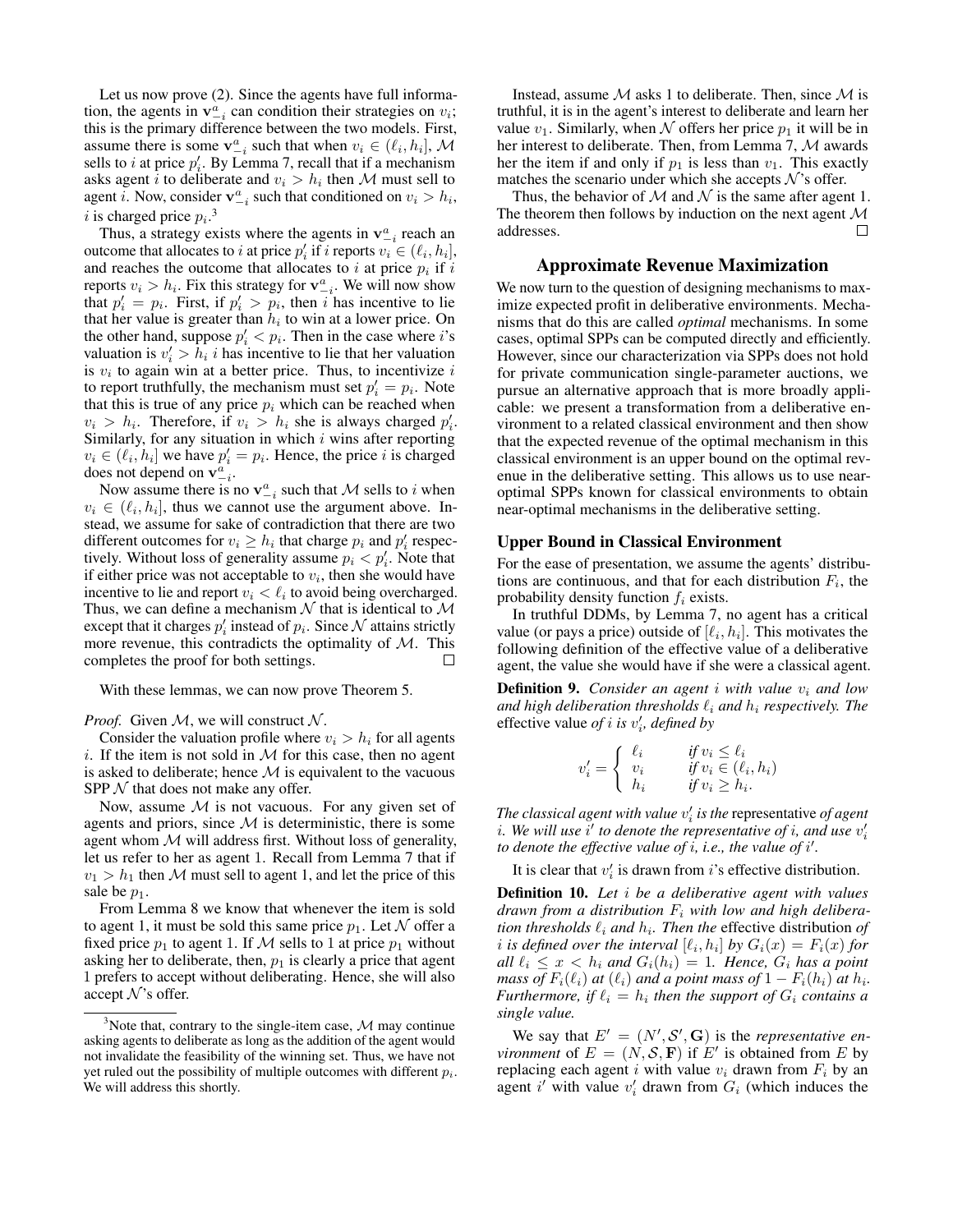corresponding set of agents  $N'$  and feasible subsets  $S'$ ). The following theorem relates the expected revenue of truthful mechanisms in the two environments.

Theorem 11. *For any truthful DDM* M *in* E*, there is mechanism* N *where:*

- $1.$   $N$  *is a truthful (in expectation) mechanism in E', and*
- *2. the expected revenue of* M *is at most the expected revenue of*  $N$ , *i.e.*,  $\mathbb{E}_{\mathbf{v} \sim \mathbf{F}}$  [ $revME$ ,  $\mathbf{v}$ ] ≤  $\mathbb{E}_{\mathbf{u} \sim \mathbf{G}}$  [ $revNE'$ , **u**].

Before proving Theorem 11, we introduce some notation and definitions. For a deliberative agent  $i$  whose value comes from a distribution  $F_i$  and whose low and high deliberation thresholds are  $\ell_i$  and  $h_i$  respectively, we denote by  $F_i^{\ell}$  the distribution over [0,  $\ell$ ] defined by  $F_i(0) = 0$  and  $F_i^{\ell}(x) =$  $F_i(x)/F_i(\ell_i)$  for all  $x \in (0, \ell]$ . Similarly,  $F_i^h$  denote the distribution over  $[h, \infty)$  defined by  $F_i^h(h) = 0$  and  $F_i^h(x) =$  $(F_i(x) - F_i(h))/(1 - F_i(h)).$ 

**Definition 12.** Let  $\mathbf{v}' \in \text{Support}(\mathbf{G})$  be a valuation profile of the representative agents in  $E'$ . We say that **v** is an originator *of* **v**' *if* 

- $v'_i = \ell_i$  implies  $v_i \leq \ell_i$ ,
- $v'_i = h_i$  implies  $v_i \geq h_i$ , and
- $v'_i \in (\ell_i, h_i)$  *implies*  $v_i = v'_i$ .

Given a valuation profile  $v'$  of the representative agents, we can construct a random originator  $\bf{v}$  of  $\bf{v}'$  by setting (i)  $v_i = v'_i$  if  $v'_i \in (\ell_i, h_i)$ , (ii)  $v_i$  equal to a random number drawn from  $F_i^{\ell}$  if  $v'_i = \ell_i$ , and (iii)  $v_i$  equal to a random number drawn from  $F_i^h$  if  $v_i' = h_i$ . A random originator constructed this way is called a *sampled originator* of v'.

*Proof of Theorem 11.* Given a truthful DDM  $M$  on  $E$ , we construct the following mechanism  $\mathcal N$  on  $E'$ :

- 1. Solicit a bid vector b from the agents.
- 2. Construct a sampled originator u of b.
- 3. Run  $\mathcal M$  on  $(E, \mathbf u)$ .

First, we show that  $N$  is truthful in expectation. Consider a representative  $i' \in N'$  with value  $v_{i'}$ . We show that submitting  $b_{i'} = v_{i'}$  yields the best expected utility for i'. To this end, we show that this is the case for any fixed  $\mathbf{u}_{-i}$ . Once  $\mathbf{u}_{-i}$  is fixed, there are three cases regarding whether i is served.

- 1.  $M$  does not ask i to deliberate and does not serve her. In this case,  $i'$  is not served by  $N$  and her bid does not matter, therefore she is truthful.
- 2.  $M$  asks i to deliberate. Then by Lemma 6, there is a threshold  $t(\mathbf{u}_{-i})$  that does not depend on  $b_i$  such that i is served if and only if  $u_i \geq t(\mathbf{u}_{-i})$ . Moreover,  $t(\mathbf{u}_{-i})$  is the price of i, hence i', if she is served. By Lemma 7, we have  $t(\mathbf{u}_{-i}) \in (\ell_i, h_i)$ . If  $v_{i'} \ge t(\mathbf{u}_{-i})$  then  $i'$  prefers to buy at this price, and bidding truthfully makes sure that this happens. On the other hand, if  $v_{i'} < t(\mathbf{u}_{-i})$  then i<sup>'</sup> prefers not to buy, and bidding truthfully also ensures that this outcome is chosen.

3.  $M$  does not ask i to deliberate but serves i and charges her some price  $p_i$ , which is independent of i's value. Since M is a truthful DDM, by Lemma 7, we must have  $p_i \leq$  $\ell_i \leq v_{i'}$ , therefore i' prefers buying to withdrawing from the mechanism, and hence bids truthfully.

The second part of the theorem follows from the fact that if b is randomly drawn from G then u is a random draw from F.  $\Box$ 

As an immediate corollary of Theorem 11, we get an upper bound on the revenue of all truthful DDMs on E.

Corollary 13. *For any truthful DDMs* M*, the expected revenue of* M *in* E *is at most the expected revenue of the optimal revenue-maximizing auction in*  $E'$ *.* 

# Approximation

Corollary 13 suggests that in order to approximate the expected revenue of the optimal mechanism in a deliberative environment, we can design a truthful DDM that approximates the optimal auction in their representative environment.

For this we apply the following theorem of Chawla et al. (2010), which shows how, in classical single parameter environments, to obtain a constant factor approximation of the optimal auction (Myerson 1981) with an SPP.

Theorem 14 (Chawla et al. 2010). *There are SPPs that approximate the expected revenue of the optimal mechanism in various classical environments. In particular,*

- *For any general matroid environment, there is an SPP whose expected revenue is at least* 1/2 *of the optimal expected revenue;*
- *For any uniform matroid or partition matroid environment, there is a SPP whose expected revenue is at least*  $(e-1)/e$ *times the optimal expected revenue;*
- *For any environment whose feasible set system is the intersection of two matroids, there is a SPP whose expected revenue is at least* 1/3 *times the optimal expected revenue.*

Moreover, it is immediate that any SPP outputs the same outcome on a instance  $(E, \mathbf{v})$  of a deliberative environment E and its representative instance  $(E', v')$ . This gives us the following approximation result.

Corollary 15. *There are SPPs that approximate the expected revenue of the optimal truthful DDMs in the single-parameter settings of Theorem 14. These settings include multi-unit auctions, single-minded combinatorial auctions, and many other natural settings.*

Tightness of the upper bound and approximation ratio Unfortunately, the upper bound given by Corollary 13 is sometimes unachievable. Example 16 shows a case where the optimal mechanism, an SPP, gets strictly less revenue than the bound from the representative environment. Note that the gap example in Blumrosen and Holenstein (2008), demonstrating that SPPs are not optimal, does not apply. They stipulate that the value distribution cannot have an atom at its lower bound, which is not true of representative environments. However for auctions with two or more units, not only do truthful DDMs other than SPPs exist, but they can also get strictly